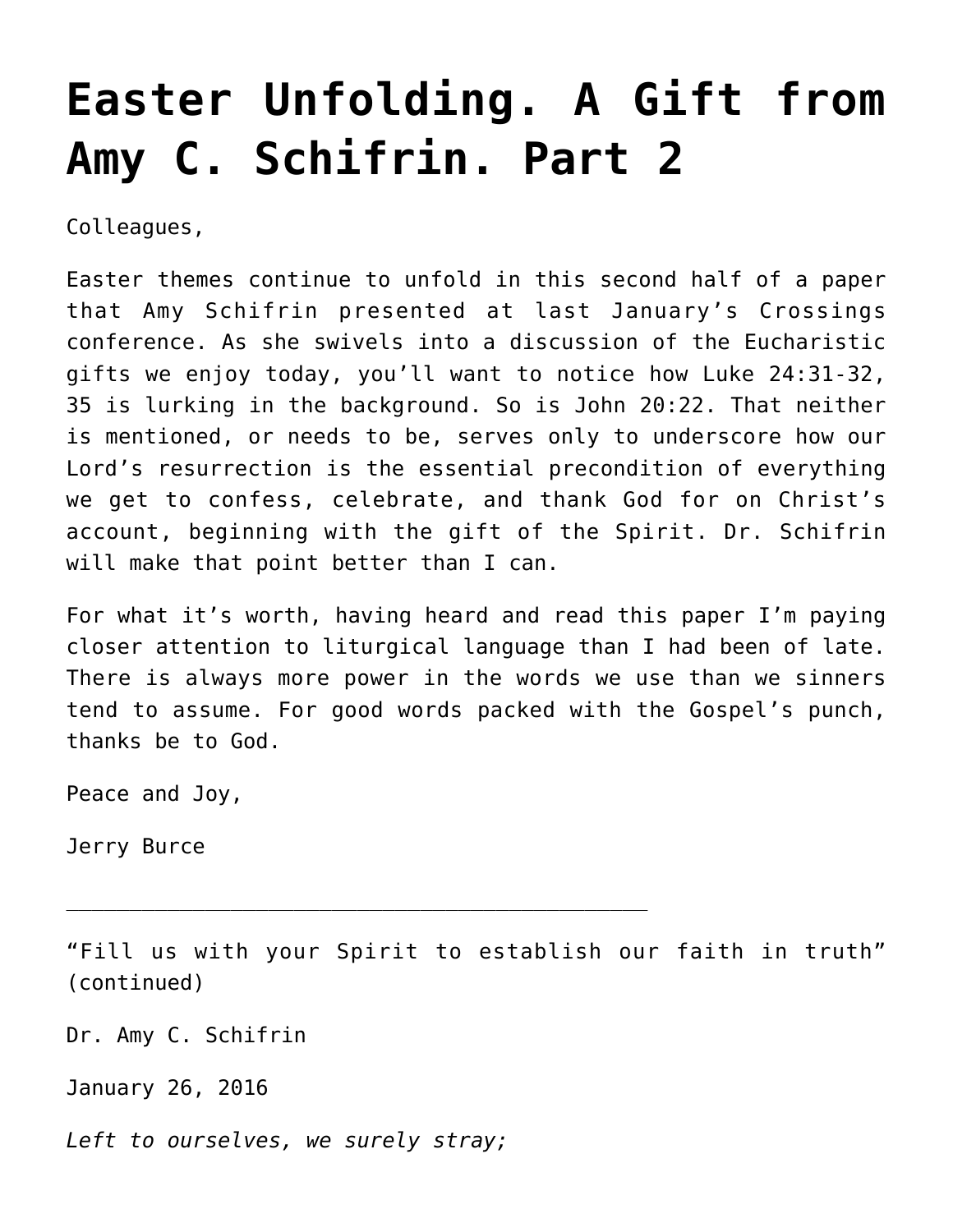*Oh, lead us on the narrow way, With wisest counsel guide us; And give us steadfastness, that we May follow you forever free, No matter who derides us. Gently heal those hearts now broken; Give some token You are near us, Whom we trust to light and cheer us.[i]*

What does it mean for the baptized to live filled with the Spirit of truth whom the world neither sees nor recognizes? What does it mean for a congregation, called gathered, enlightened, and sanctified by the Spirit to discover the shape of a joyful obedience empowered by the Spirit? Send now, we pray, your Holy Spirit, that we and all who share in this bread and cup may be united in the fellowship of the Holy Spirit, may enter the fullness of the kingdom of heaven, and may receive our inheritance with all your saints in light.[ii] What does this mean? The Eucharistic epiclesis points us in the right direction.

Now there is a long and rugged history of the role and placement of the epiclesis within the Eucharistic Rite. Sometime the Spirit was called upon the material gifts of bread and wine, sometimes the Spirit was called upon the persons in the assembly, and sometimes the Spirit was ambiguously called upon both. Sometimes the epiclesis preceded the verba, sometimes it followed, and sometime there were both.[iii] Sometimes the Spirit was simply understood to be present when the verba flowed from the Proper Preface in the act of proclamation.[iv] Yet in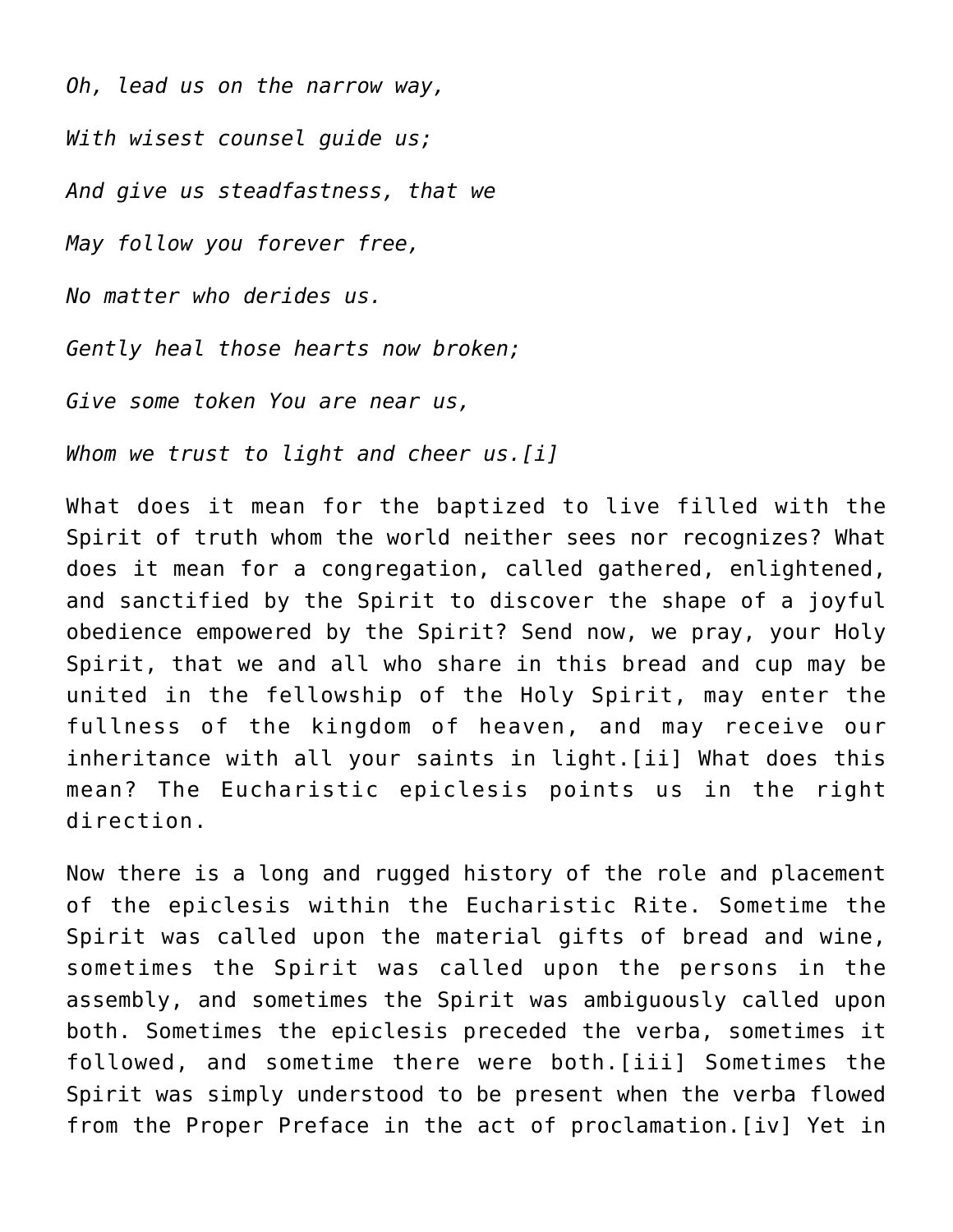each case God is still understood as the giver so that the Holy Spirit would establish our faith in truth: the truth about who God is, from the beginning, Father, Son, and Holy Spirit, and how he acts; the truth about who we are and how we are called to live; and the truth about this world and the world to come, the truth about eternity, that is, the truth about the resurrection of the dead unto eternal life, that we may enter it.

So really, what does it mean for each of you here to live filled with the Spirit of truth whom the world neither sees nor recognizes? What does it mean for your congregation, called, gathered, enlightened, and sanctified by the Spirit to discover a joyful obedience empowered by the Spirit? What does it mean for you to receive and to live out the Truth that is known by the Spirit, by the water and by the blood?

Every Lord's Day the baptized come to table and are joined in prayer for the Spirit to come upon these gifts of bread and wine, and to come upon those who have been assembled by the Spirit's own power. Within a continuum of ritual variations our hearts and hands are made open so that we might receive that life that is the fullness of the kingdom of heaven, and…receive our inheritance with all [the] saints in light.[v] In some (often hidden) way the Holy Spirit is always directing our attention to Christ, and it is in and through Christ that we are taken to the Father's heart.

The Eucharistic epiclesis is among the most paradigmatic expressions of the life and faith of the baptized. For as Christ himself is hidden in bread and wine, word and water, so the Spirit fills the assembly with the presence of the Triune God wherever that community is gathered: the living room in a house church, a stone and stained glass cathedral, on under-heated city basement, or at the end of a gravel road in a white walled church on the open prairie.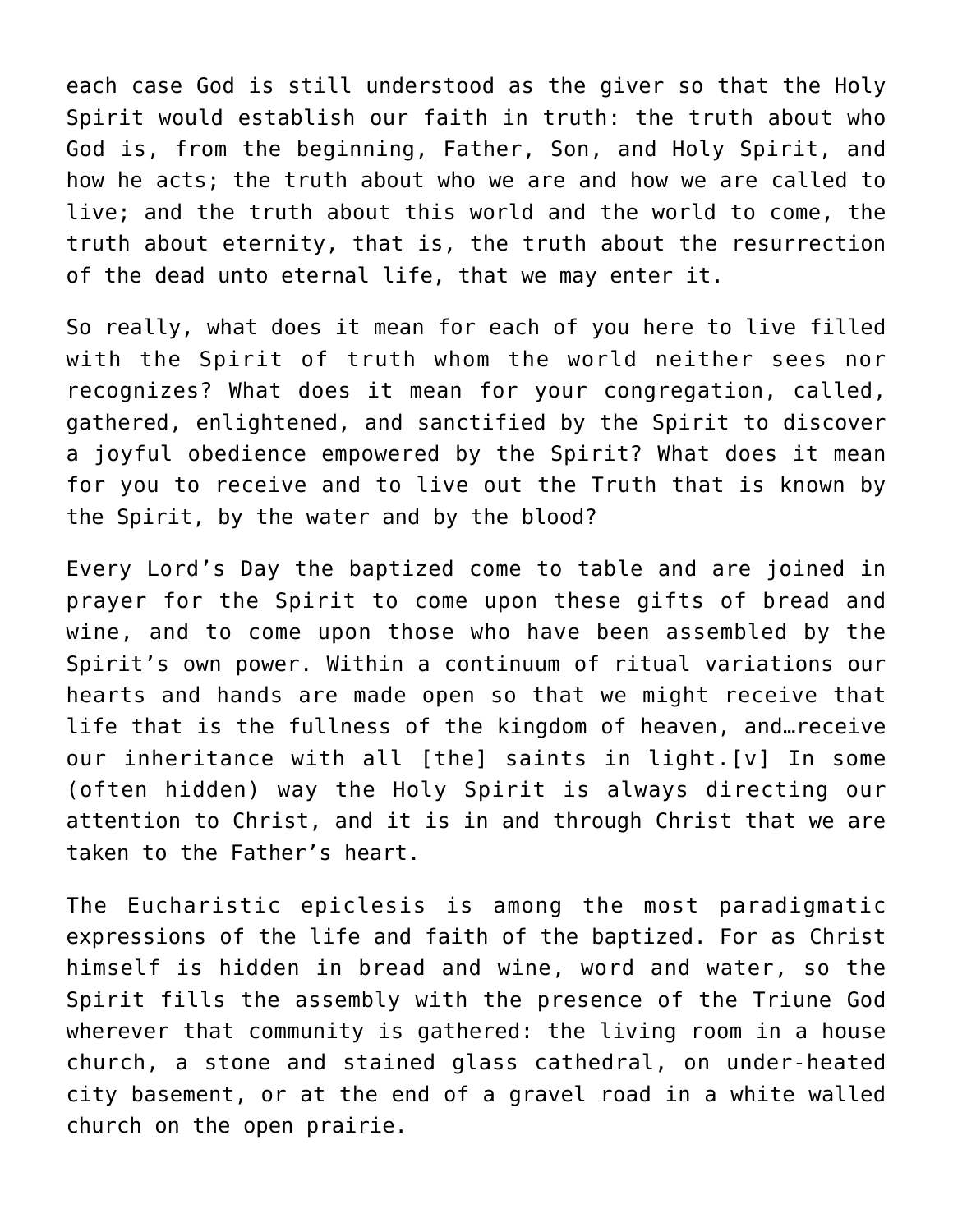The Eucharistic epiclesis, however, does not come without a larger ritual framework. In the liturgical setting of the full Eucharistic Rites of the Lutheran Book of Worship (LBW), where the Institution Narrative follows the praise of the Father for creation, salvation history, and for Christ himself, which has already followed the Sanctus, the proper preface and sursum corda in which the assembly was called forth to, Lift up your hearts, and our very bodies responded, We lift them up to the Lord, we come to the remembrance (the Anamnesis) that recalls the incarnation, crucifixion, and resurrection, and the hope of Christ's return, Amen, Come, Lord Jesus. And so at last we pray, Send your Holy Spirit, crying out in faith for what our Lord as already promised, I will ask the Father, and he will give you another Advocate, to be with you forever. This is the Spirit of truth, whom the world cannot receive, because it neither sees him nor knows him. You know him, because he abides with you, and he will be in you…Amen, Come, Holy Spirit. And with arms upheld by the Spirit we pray beyond our own needs, beyond our own tribe, beyond our own borders, beyond our own fragmentary existences, and especially beyond our own fears—especially our fear of death by abandonment, to Join our prayers with those of your servants of every time and every place and unite them with the ceaseless petitions of our great high priest until he comes as victorious Lord of all. Through him, with him, in him, in the unity of the Holy Spirit all honor and glory is yours, Almighty Father, now and forever. Amen.[vi] The Holy Spirit has directed our full attention to Christ, who is, who was, and who is to come, and when our attention is taken into to the future which he is preparing for us, then, and only then, that future, that eternal love, happens now.

For just as the Spirit descended upon Jesus as he came up from the River Jordan, and just as Jesus unrolled the scroll of the prophet Isaiah and proclaimed "The Spirit of the Lord is upon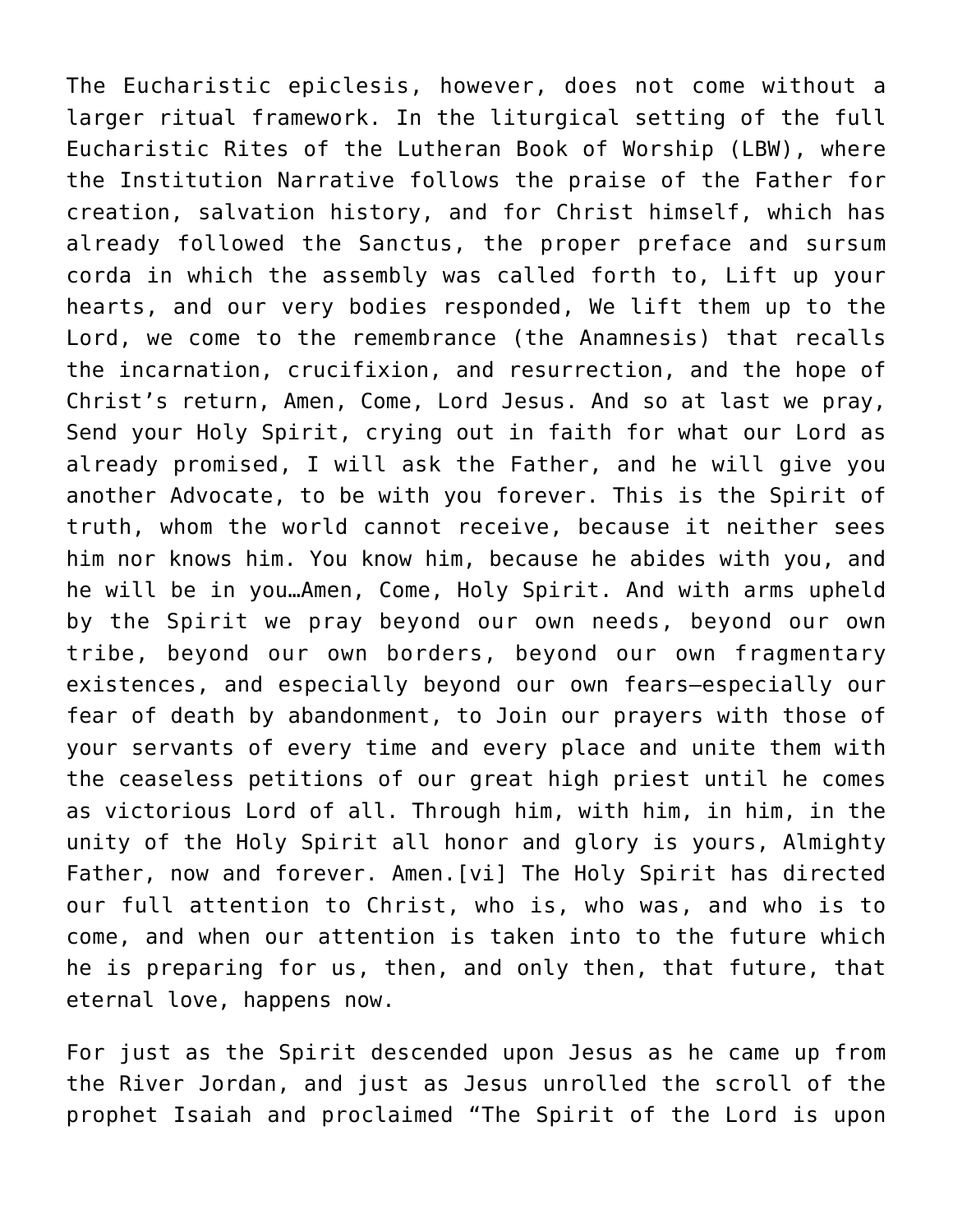me," and just as Jesus breathed peace into the disciples who shivered behind a locked door, and just as you have been sealed with the Holy Spirit and marked with the cross of Christ forever, so now week after week, Sunday after Sunday, the Holy Spirit, whom you cannot see, but whose works you believe in—the communion of saints, the forgiveness of sins, the resurrection of the body and the life everlasting—the Holy Spirit, is directing you to a Eucharistic life, a life in which we receive every breath with Thanksgiving. Our Lord Jesus says to us, If you love me, you will keep my commandments. And he has commanded you to Do this in remembrance of me.

All those multiple contexts in which we live and move, but in which we do not have our very being, all those divisions are to be overcome, and indeed are overcome as the Holy Spirit directs us to receive the life of the resurrected Christ into our lives. In the words of St. Leo the Great, The Spirit of truth breathes where he will, and each nation's own language has become common property in the mouth of the church.[vii]

Hidden in the fragmentation of society and invading every subculture, the body of Christ sings his resurrection song. Whether we wear the faded scrubs of an orderly at the county nursing home or the sleek Armani pinstripe as CEO of a Fortune 500 company we are owned by neither one, but by Christ. Whether we are cooing homemade melodies of love in a baby's tiny ear or singing lamentations as we caress the dying, it is the Spirit of truth witnessing to the eternal love of God for those whom he has made. Nothing can stop this love, neither heights nor depths nor angels nor principalities, nor powers. Nothing can stop this love because Christ has died. Christ is Risen, Christ will come again. We who once cried for his crucifixion, murderers all, have now met him at the cross, dragged by the Spirit of truth kicking and screaming in denial of our complicity of our sin, but in a breath—born up as on wings of an eagle by this same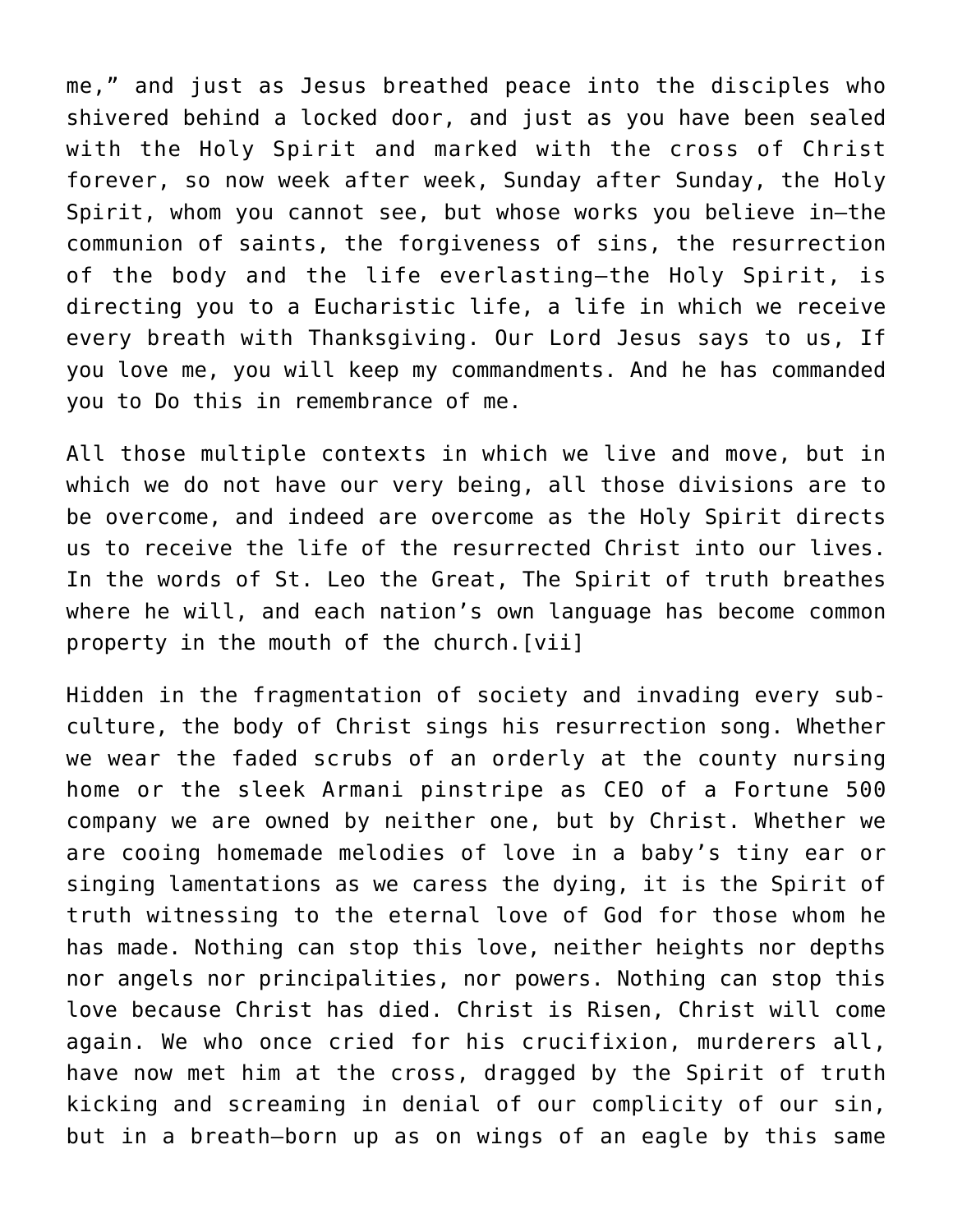Spirit whom the Father has sent to carry us to the empty tomb. As St. Paul writes to the Corinthians, we are always carrying in the body the death of Jesus, so that the life of Jesus may also be visible in our bodies. (2 Cor. 4:10)

There is however, one place where we all too often painfully see this life being made visible. It's not on the soil of the North American context but on the global horizon, and there we see in graphic and explicit scenes what truth looks like. For the Spirit of truth is made visible for all the world to see in martyrdom. 21 Copts beheaded, scores of Nigerian students mowed down, Iraqi Christians kidnapped and tortured, innocent young girls in nation after nation abducted and raped physically, emotionally, and spiritually, and then raped again and again and again: It is destruction and violation, defilement and desecration at every human level, and in this hell on earth these unsuspecting martyrs are speaking the truth, testifying with their whole body to the truth of who God is and whom he has made us to be, homo adorans, the worshipping human, trusting his promise, I am the Lord your God, obedient to his command, You shall have no other gods before me. Animated and empowered by the Spirit who is truth, martyrs incarnately speak his essence, which is truth, Father forgive them for they know not what they do. And speaking the truth about who God is, they simultaneously speak the truth about the world that he made, and the truth about those upon whom the Spirit rests, the truth that God's mercy is greater than our damnable ways, his forgiveness greater than any devil's temptation, and his love even deeper than any mass grave. Death has no hold upon those in whom the Spirit rests, for the Spirit is testifying to the truth in the lives of those who look to the Lord for every breath.

*O mighty Rock, O Source of life,*

*Let your good Word in doubt and strife*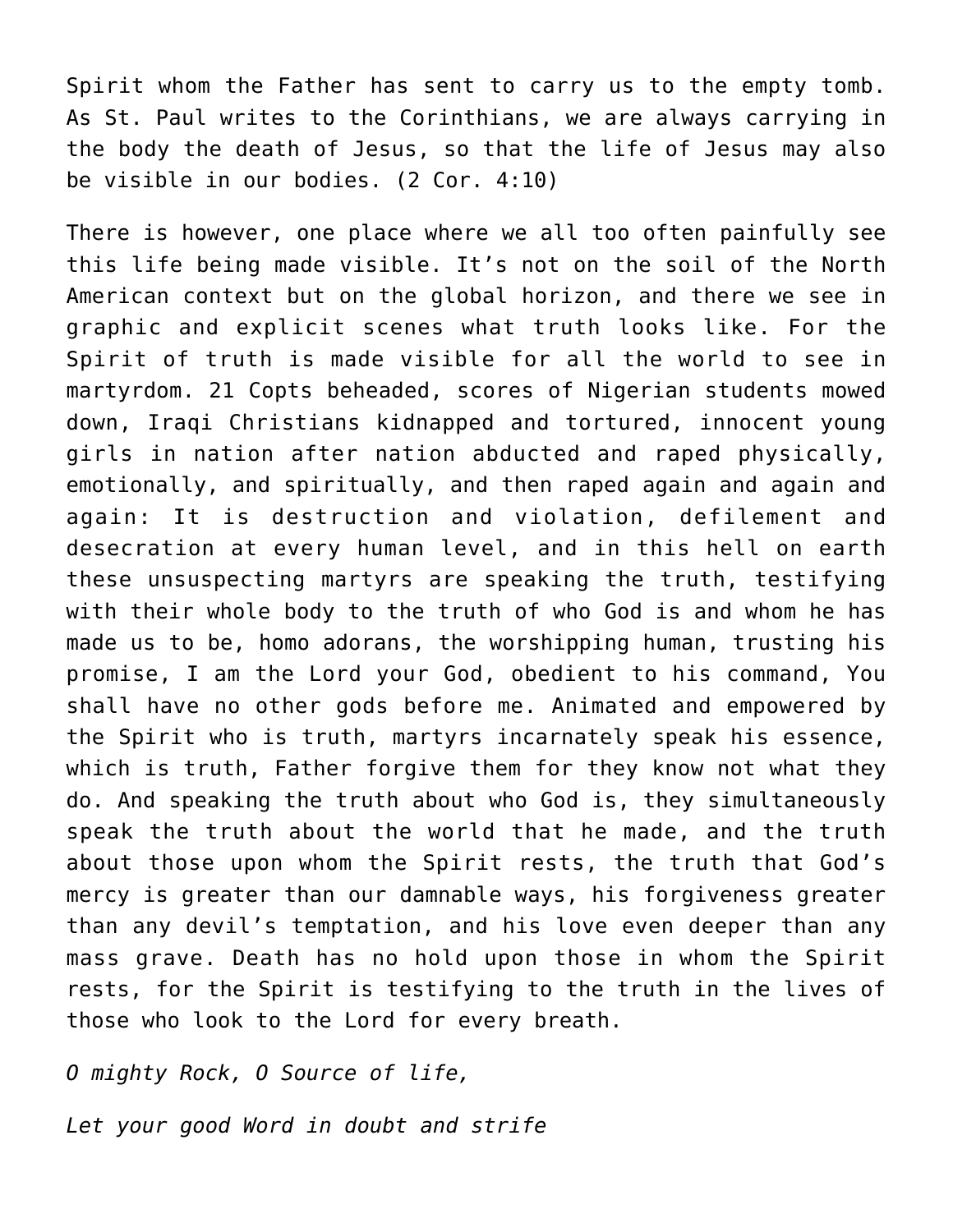*be in us strongly burning, that we be faithful unto death And live in love and holy faith, From you true wisdom learning. Lord, your mercy On us shower; By your power Christ confessing,*

*We will cherish all your blessings.*[viii]

It is this vision that the Spirit breathes into the whole church, taking the resurrected life of Christ, and giving it to us so that we may live faithfully in any and every context. We cannot fully imagine it, just as a young soldier cannot imagine how he would feel or act when the Stryker in front of him hits an IED and he finds himself hemmed in by enemy fire. None can imagine this, and all of us in some way or another are afraid that our fear would be greater than our faith, that we would be paralyzed, that we would capitulate, that we would submit to the evil that surrounds us, that we would seek to cling to this life more than to the promise of life eternal. But from the testimony of the martyrs we see and hear the same fullness of the Spirit who came to us in the waters, the same fullness of the Spirit, who in the words of the epiclesis attributed to Hippolytus, blesses us [God's] servants and [his] own gifts of bread and wine, so that we and all who share in the body and blood of his Son may be filled with heavenly peace and joy, and receiving the forgiveness of sins, may be sanctified in soul and body, and have our portion with all God's saints. [ix]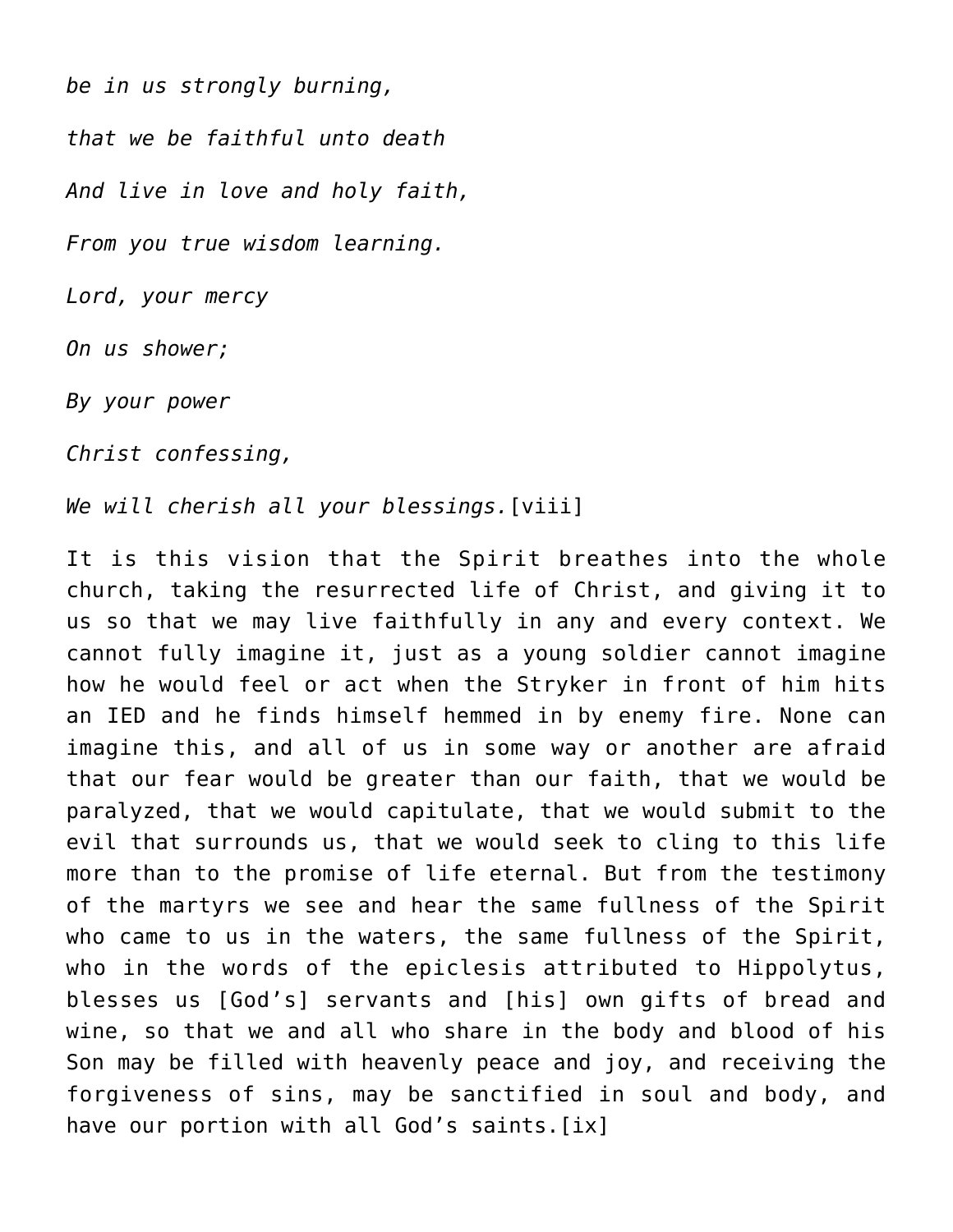God has breathed his Spirit on your hearts so that when faced with the fullness of the law, that is your death, you will be filled with the Spirit's gift of eternal truth, and you will yet proclaim, All honor and glory are yours, O God, Father, Son, and Holy Spirit, in your holy Church, now and forever. Amen.[x]

[i] LBW, Hymn 459. vs 2.

[ii] Eucharistic Prayer II, Lutheran Book of Worship (Minister's Desk Edition), 221.

[iii] For a concise history of the epiclesis in Lutheran Eucharistic praying see, Maxwell E. Johnson, The Church in Act: Lutheran Liturgical Theology in an Ecumenical Conversation (Minneapolis: Fortress Press, 2015), 33-66.

[iv] In Luther's revision of the Ordo Missae, the Formula Missae et Communionis of 1523, the verba is still within an Eucharistic prayer. Senn comments on the Formula Missae, "If this text of the institution narrative is compared with the text in the Roman canon, it will be seen that Luther has eliminated all extrabiblical words and phrases…It should be noted that this institution narrative is still included within a Eucharistic prayer, since it is introduced by a dependent Qui-clause. This Eucharistic prayer concluded with the singing of the Sanctus." Frank Senn, Christian Liturgy: Catholic and Evangelical (Minneapolis: Fortress Press, 1997), 278.

[v] Eucharistic Prayer II, Lutheran Book of Worship (Minister's Desk Edition), 221

[vi] Eucharistic Prayers I and II, Lutheran Book of Worship (Minister's Desk Edition), 223.

[vii] St Leo the Great, Sermons 75.1-3:CCSL 138A, 465-9 in Stephen Mark Holmes, The Fathers on the Sunday Gospels